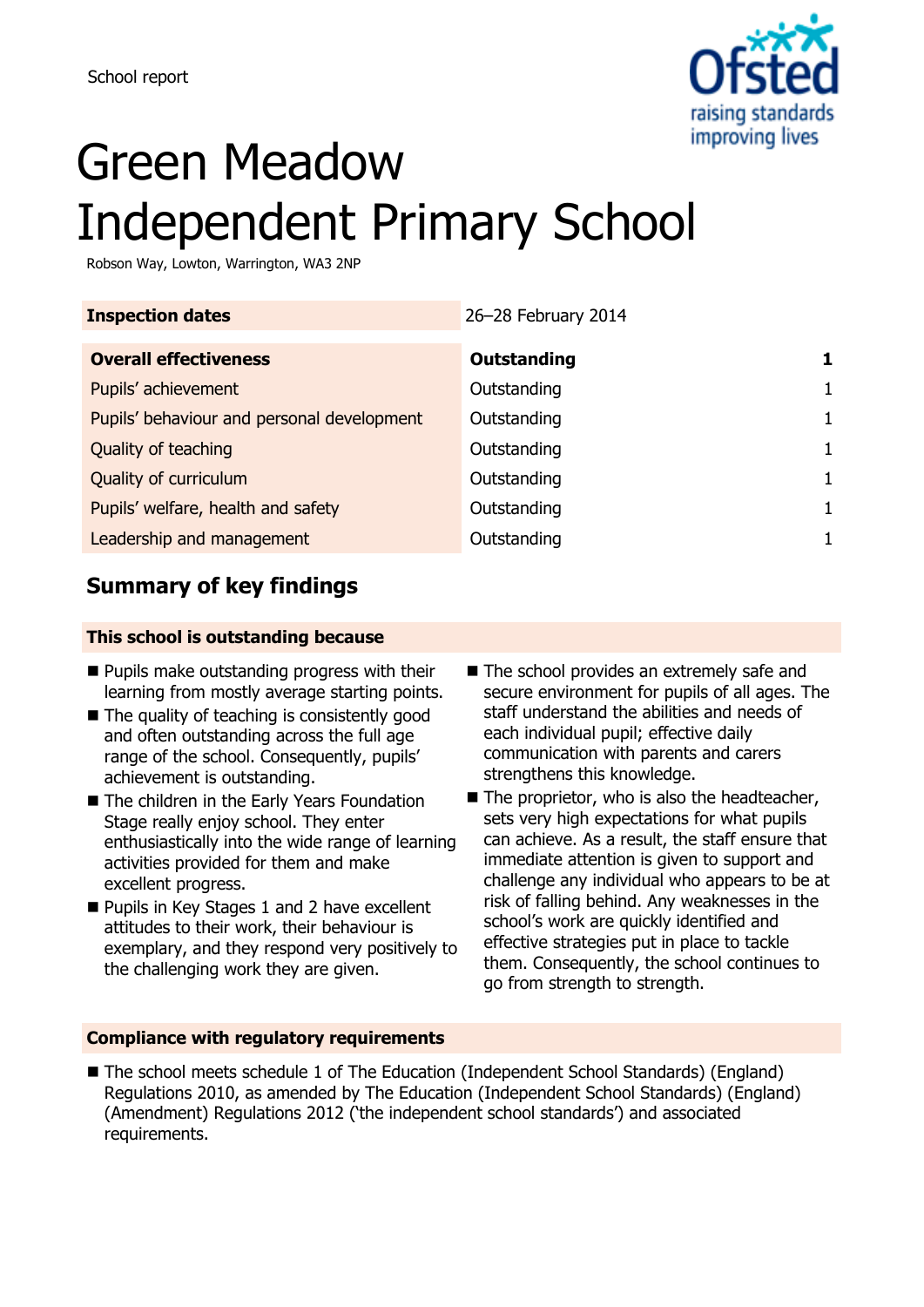### **Information about this inspection**

- This inspection was carried out with one day's notice.
- The inspector observed seven lessons taught by four teachers. A wide range of documentation was considered, including policy and planning documents, and examples of pupils' work.
- Meetings and discussions were held with the proprietor/headteacher, two parents and carers, all members of staff, and informally with a number of pupils.
- Although there were too few responses to the online questionnaire (Parent View) for the inspector to consider, eight written responses from parents and carers were received and considered during the inspection. Questionnaire responses from five members of staff were also analysed.
- At the start of the inspection the school requested a material change to extend its registered age range to include pupils aged from three to 11 years. In this instance the material change was not requested by the Department for Education. An assessment of this proposed change was completed by the inspector.

## **Inspection team**

David Young, Lead inspector and Additional Inspector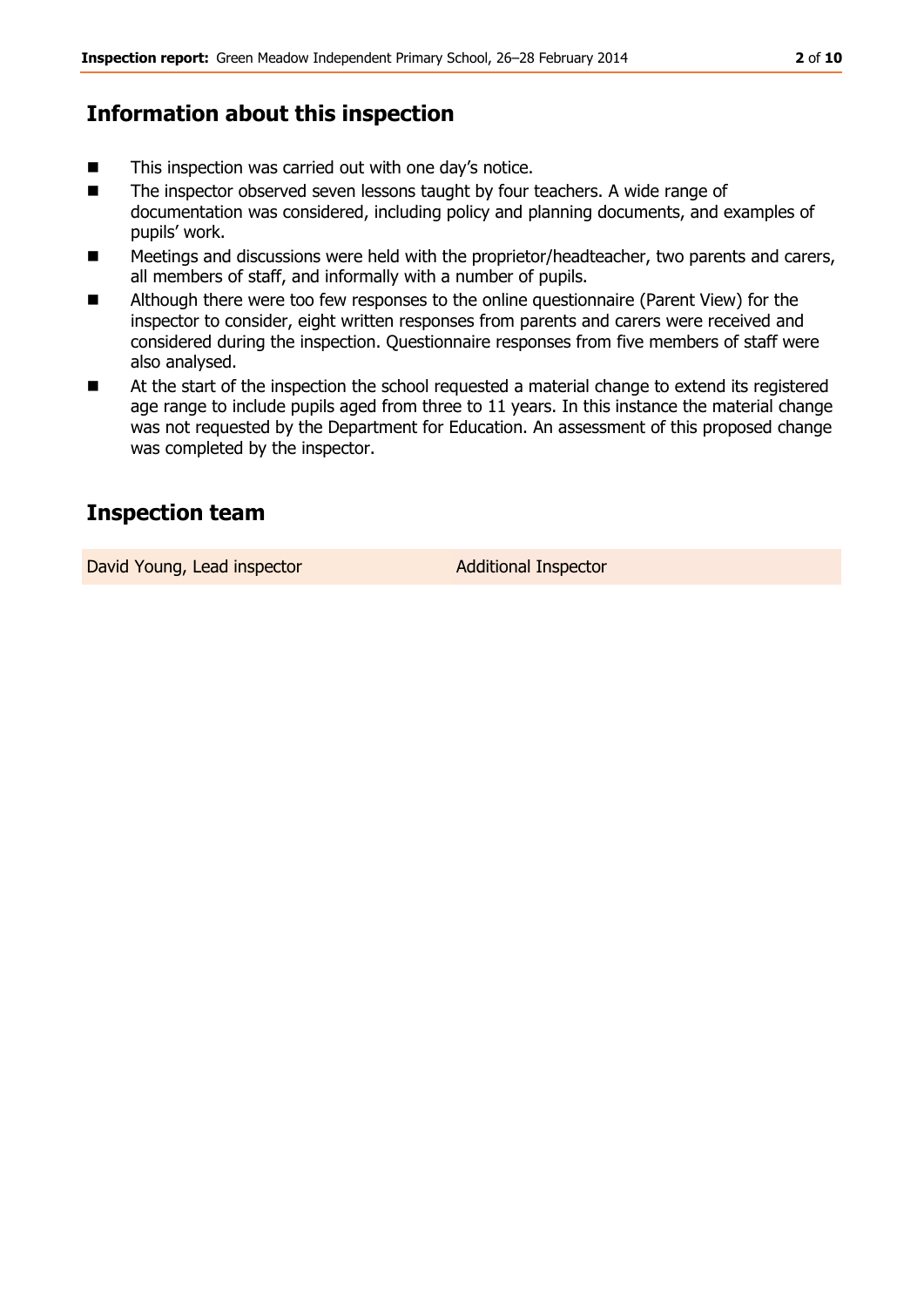# **Full report**

# **Information about this school**

- Green Meadow Independent Primary School is located in a residential area of Lowton near Warrington.
- The school is in a purpose-built building and opened in September 2009 when it was first registered. Adjacent to the school and occupying the same site is First Steps Nursery which is owned by the same proprietor.
- Green Meadow is registered for up to 168 pupils aged from four to 11 years. Currently there are 15 pupils on roll, ten of whom are in the Early Years Foundation Stage, including five children aged three years. At present there are no pupils in Year 6.
- No pupils at present are identified by the school as having special educational needs and one pupil speaks English as an additional language.
- The school aim is 'to create a positive learning environment which celebrates every child as an individual and their right to individual achievement at their own level'.
- The school's last inspection was in November 2010.

# **What does the school need to do to improve further?**

- Further develop the school's website to make it more accessible and informative for parents and prospective parents.
- Establish a system of external monitoring and review which will enable the proprietor and staff to continuously measure their evaluation of the school against an independent assessment.
- **Further develop the arrangements for staff appraisal to increase the focus on pupils' learning** in addition to judgements about the quality of teaching.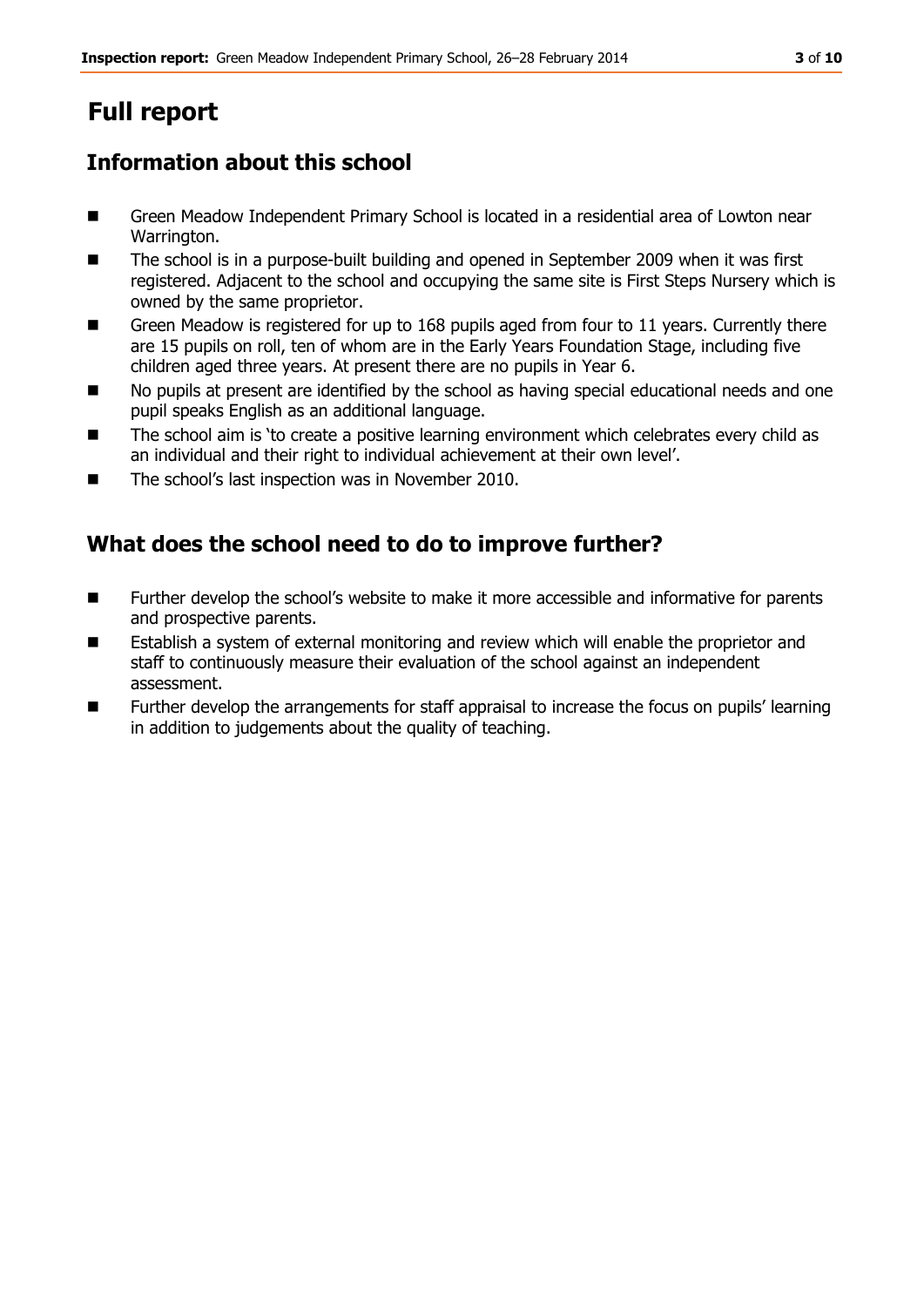# **Inspection judgements**

### **Pupils' achievement Dutstanding**

Pupils make outstanding progress and achieve outstandingly well from their various starting points on entry to the school. The majority of children enter the school with skills and experiences that are broadly typical for their age. They make excellent progress towards the early learning goals of the Early Years Foundation Stage. The staff have an excellent understanding of their individual abilities and personal learning needs and as a result are able to provide learning activities which enable children to achieve the targets which are set for each lesson. Working in small class groups, these children, including those for whom English is an additional language, make rapid progress with the development of their language and communication. They learn to listen attentively and are willing to offer their own ideas in discussions. They grow rapidly in self-confidence and develop trust with their teachers and with other children. Their progress with their social and emotional development provides them with the confidence to try new activities and to understand when they are doing well. They make an excellent start with their early reading skills by using phonics (the sounds that letters make) to help them to identify words. They enjoy offering their own ideas about what new words mean. Similarly, they work confidently with numbers and can count accurately up to 20, gradually developing an understanding of how to add on or to take away.

This excellent rate of progress is continued as pupils move on through Key Stages 1 and 2. They are challenged to extend their reading and writing skills and to take part in imaginative conversations. Most pupils are confident to ask questions and to check whether they have understood what to do. Pupils in Key Stages 1 and 2 continue to progress rapidly and many make exceptional progress. Key Stage 1 pupils are enthusiastic about their work, keen to be involved and eager to respond to increasing levels of challenge in their learning. Pupils in Key Stage 2 are able to apply their writing and research skills effectively to produce independent projects of high quality. They understand how to interpret graphs, to manipulate fractions and decimals, and to reach conclusions based on the evaluation of evidence. The rich range of experiences in the curriculum, together with excellent teaching, enable pupils of all ages to experience success and to meet the ambitious targets set for them.

### **Pupils' behaviour and personal development Outstanding**

The behaviour and personal development of pupils are outstanding. Children in the Early Years Foundation Stage are keen to attend school and eager to learn. They take part enthusiastically in the range of learning opportunities provided for them. They quickly learn to take turns, to listen to each other and to respect their teachers. This positive attitude to learning continues into Key Stages 1 and 2 where pupils respond well to increasing levels of challenge in their learning. Pupils of all ages have excellent attendance and enjoy school. The management of pupils' behaviour is a natural part of the classroom routines where pupils know what is expected of them and respond positively to teachers' expectations. The school's records show that there are no reported incidents of bullying and pupils demonstrate high levels of cooperation during play and work. Older pupils act as buddies to the younger children and enjoy taking on responsibilities.

Provision for the spiritual, moral, social and cultural development of pupils is excellent. Pupils have many opportunities to reflect on their feelings and to be creative in their ideas and activities. The youngest children have unlimited ability to be imaginative and to adapt their classroom to a range of interesting activities, such as going camping, creating a picnic and feeding the animals. All pupils are successfully taught to understand the difference between right and wrong, and to recognise what is appropriate behaviour. Pupils have excellent opportunities to take part in activities in the wider community, such as performing for the elderly in the local community or collecting for overseas charities to assist farmers in Africa. The school has developed excellent provision for the celebration of festivals and understanding different cultures and beliefs. Pupils have access to a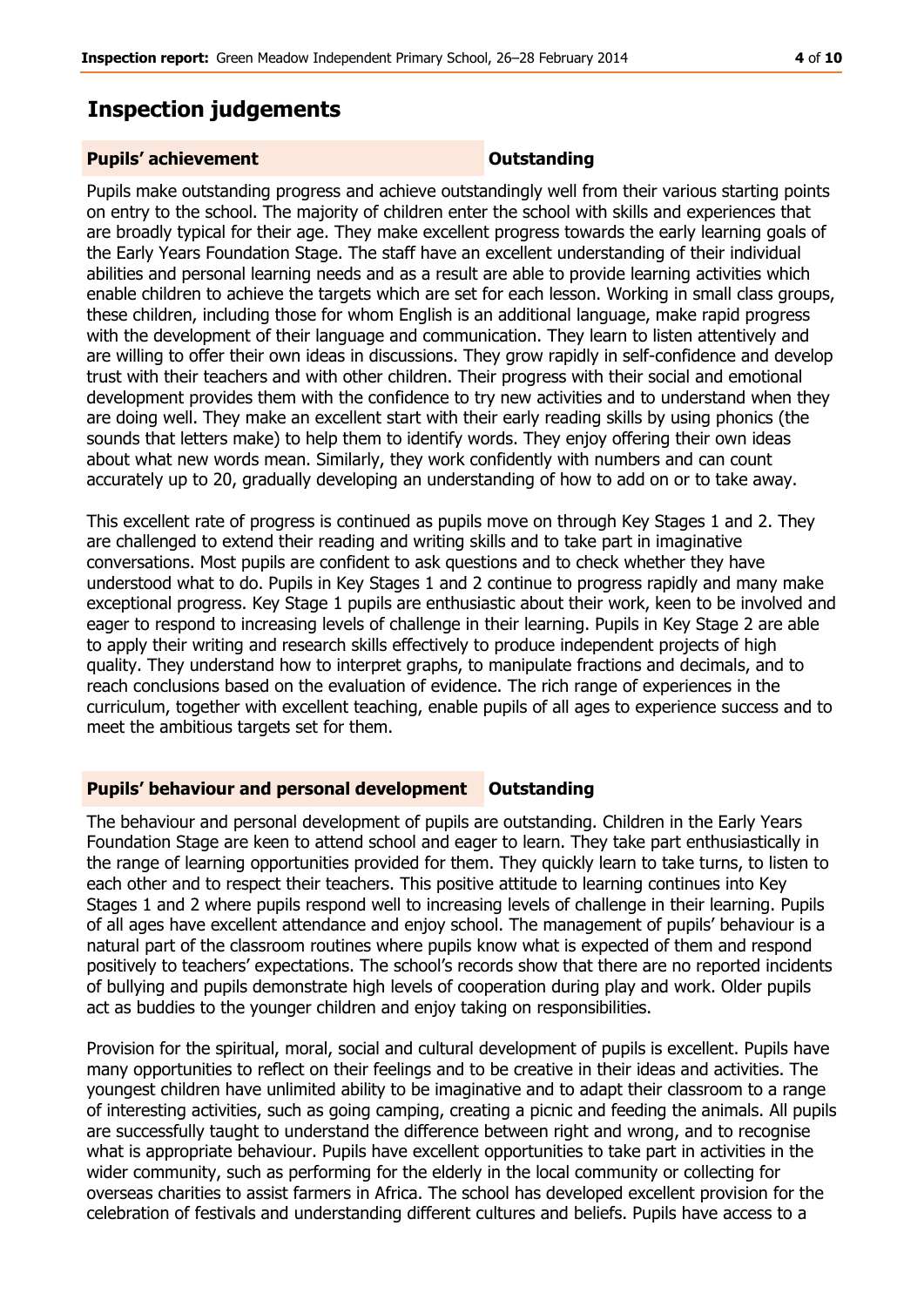dedicated room where they learn Spanish and where there are attractive displays of their work, for example celebrating Remembrance Day, Hanukah, Easter and Chinese New Year. They gain a very good insight into the occupations of people in the wider community, and visitors to the school, such as a local vet, are welcomed and questioned effectively by the pupils. The school maintains extensive photographic records illustrating the excellent opportunities for pupils to develop their social skills through play and learning activities.

### **Quality of teaching COUNTING COULD ATTENT ATTACK COULD ATTACK ATTACK COULD ATTACK COULD ATTACK COULD ATTACK COULD ATTACK COULD ATTACK COULD ATTACK COULD ATTACK COULD ATTACK COULD ATTACK COULD ATTACK COULD ATTACK COULD A**

The quality of teaching is outstanding and enables pupils to make excellent progress in their learning across a wide range of subjects. The quality of teachers' planning is exemplary throughout the school. The school has a systematic and successful approach to lesson planning which provides secure support for staff, and which is constantly reviewed in the light of teachers' responses. The targets for pupils to achieve in each lesson are clearly identified and shared with the pupils. In the Early Years there is an appropriate balance between focused learning, for example in literacy and mathematics, and extensive opportunities for continuous learning in the stimulating classroom and outdoors environments. Teachers throughout the school have excellent skills in questioning pupils and adding deeper layers of learning to ensure that they are challenged sufficiently at all times. There is much focused conversation, illustrating how pupils understand what they are doing and testing their imaginative ideas. The teaching of pupils in Key Stage 2 is based on an excellent knowledge of individual personalities and preferred methods of learning. Teaching is exciting and lively and, as a result, the pace of learning and the amount of work covered are excellent. Pupils respond equally well to the completion of formal written exercises in English or mathematics, and to individual research and investigations in history, geography and science.

Arrangements for the assessment of pupils' progress are exemplary. All members of staff continuously assess through observation, making notes, gathering written and visual evidence and marking pupils' work. As a result the staff gain a continuous, accurate record of the progress evident in every lesson. Information gathered from assessment is used sensitively to adapt future learning activities and to make sure that no child is overlooked. The headteacher places a strong emphasis on ensuring that no child is left behind as a result of insufficient challenge or support. The outcomes from this continuous assessment are carefully recorded and evaluated against the early learning goals of the Early Years Foundation Stage, and the National Curriculum levels in Key Stages 1 and 2. The records clearly demonstrate the impact of high quality teaching on the outstanding progress of all pupils.

### **Quality of curriculum COUNTER ACCOUNTS Outstanding**

The school provides an outstanding curriculum for pupils of all ages, including those in the Early Years Foundation Stage. The planning for pupils' learning is based on excellent schemes of work which set out the learning objectives for them across the full range of required subjects. The school has developed a real strength in the development of meaningful documentation which provides the basis for very effective teaching and learning. The staff evaluate each lesson and record ideas about how the curriculum might be adapted and developed in the future. The headteacher has ensured that each classroom is equipped with extensive high quality resources, including practical materials with which pupils may experiment and take part in imaginative learning. Staff also make excellent use of interactive whiteboards to engage pupils in problemsolving and the development of language skills.

The curriculum includes an appropriate balance between literacy and numeracy, and a wide range of additional subjects, including high quality science and humanities opportunities in Key Stage 2. The school invites visitors to come and speak to the pupils and takes them out on trips in the locality and further afield to learn from real life; pupils of all ages enjoy stimulating and varied experiences both within school and in the natural environment. Pupils enjoy planting seeds and measuring the growth of their plants; strawberries grown in the outside classroom are extremely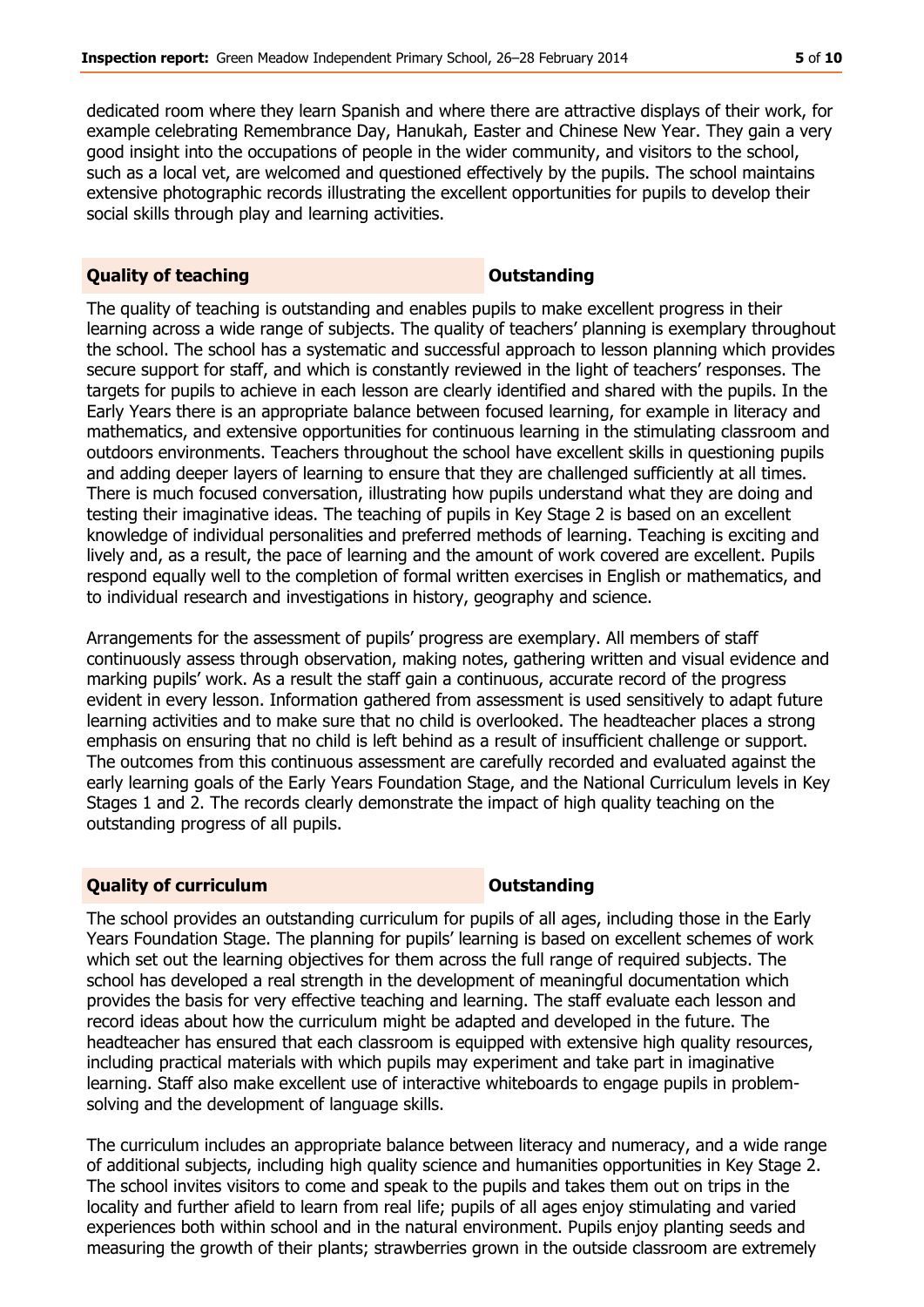popular. The length of the school day is longer than average and time is used well to make sure that pupils have every opportunity to reinforce and extend their learning in art, music, design and physical activities. These all contribute to their excellent progress in academic, emotional and physical development.

### **Pupils' welfare, health and safety <b>CONTENS** Outstanding

Arrangements for the welfare, health and safety of pupils are outstanding. Exemplary paperwork and rigorous monitoring of all aspects of safeguarding are implemented consistently. Policies related to the management of behaviour, the prevention of bullying, safety on off-site visits and child protection are thorough and implemented robustly. The headteacher has ensured that all the regulations are met, including the Early Years Foundation Stage welfare requirements. The staff share high expectations of safety and security, and support each other in continuous effective supervision of the pupils. The school's records show that no incidents of bullying have been experienced and all pupils say they feel safe and well cared for. The proprietor ensures that excellent procedures for the safe recruitment of staff are implemented rigorously and details of all the required checks on staff suitability are recorded in a single central register. The safeguarding of pupils is given a high priority. The school provides training at the appropriate levels for the designated person and staff, and they share a good understanding of the role of external agencies.

Health and safety requirements are evident in the excellent attention to risk assessment, including all aspects of the maintenance and management of the premises. An appropriate fire risk assessment is in place, supported by exemplary routine management and recording of all required fire safety requirements. The staff are well trained in fire safety and in first aid. Parents and carers are able to choose healthy options for their children in the daily lunchtime menus. In their written responses to a school questionnaire, parents and carers express unanimous confidence in the school's arrangements for pupils' welfare.

### **Leadership and management COULTER COULTS** Outstanding

The leadership and management of the school are outstanding. The proprietor, who is also the headteacher, has high expectations of her staff and of what pupils can achieve. She ensures robust implementation of the school's policies and procedures so that pupils can achieve outstanding outcomes. As a result, pupils, including the children in the Early Years Foundation Stage, are enabled to make rapid and sustained progress. Strongly supported by the staff, the headteacher has produced outstanding policy and curriculum documentation, and all aspects of the school's administration underpin a strong focus on pupils' achievement. The staff work effectively together towards the continuous improvement of teaching and learning to ensure that all pupils have an opportunity to achieve, or exceed, their potential. Robust arrangements are in place to challenge teachers to constantly review their practice. Successful arrangements for the evaluation of staff performance place an essential emphasis on the quality of teaching; a similar focus on pupils' learning is less evident in the current process.

The proprietor holds colleagues to account and produces a realistic and well-judged review of the school's successes. This is not currently accompanied by a regular system of external review to test and ensure the security of the school's self-evaluation. All required information is made available for parents, carers and others, including details of the school's complaints procedure; but the proprietor is aware of the need to update and improve the suitability of the school's website. The premises and accommodation provide an excellent environment for effective learning, in which furniture and learning resources have been carefully selected to meet the needs of pupils. All staff pull together and accept suitable levels of responsibility. The proprietor leads by example and the quality of her leadership is recognised by staff and parents. All members of staff are proud to work at the school and all parents completing questionnaires would recommend the school to other parents. The proprietor has ensured that all the regulatory requirements are met.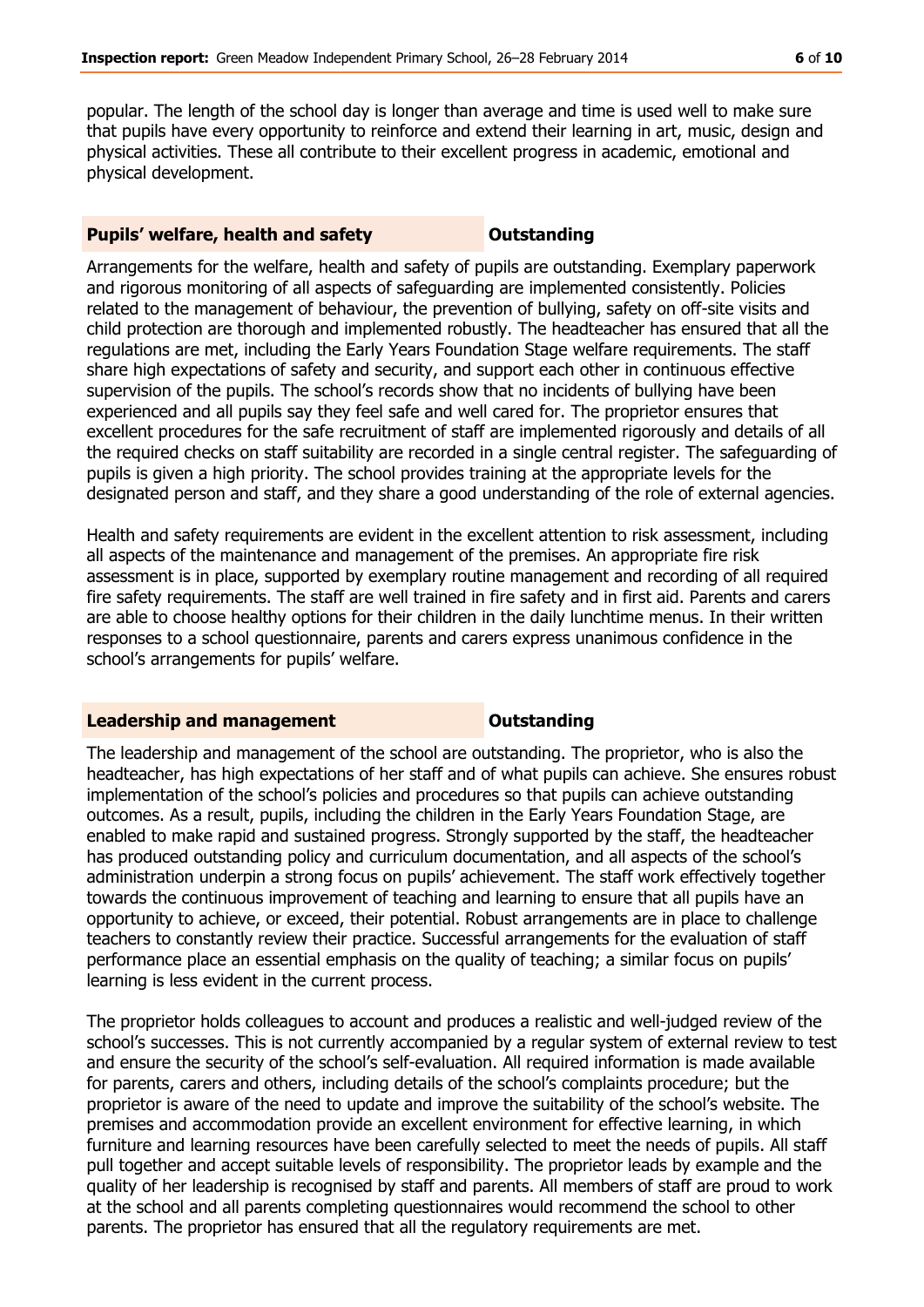It is recommended, subject to approval by the Department for Education, that the school's age range be extended to include pupils in the age range three to 11 years.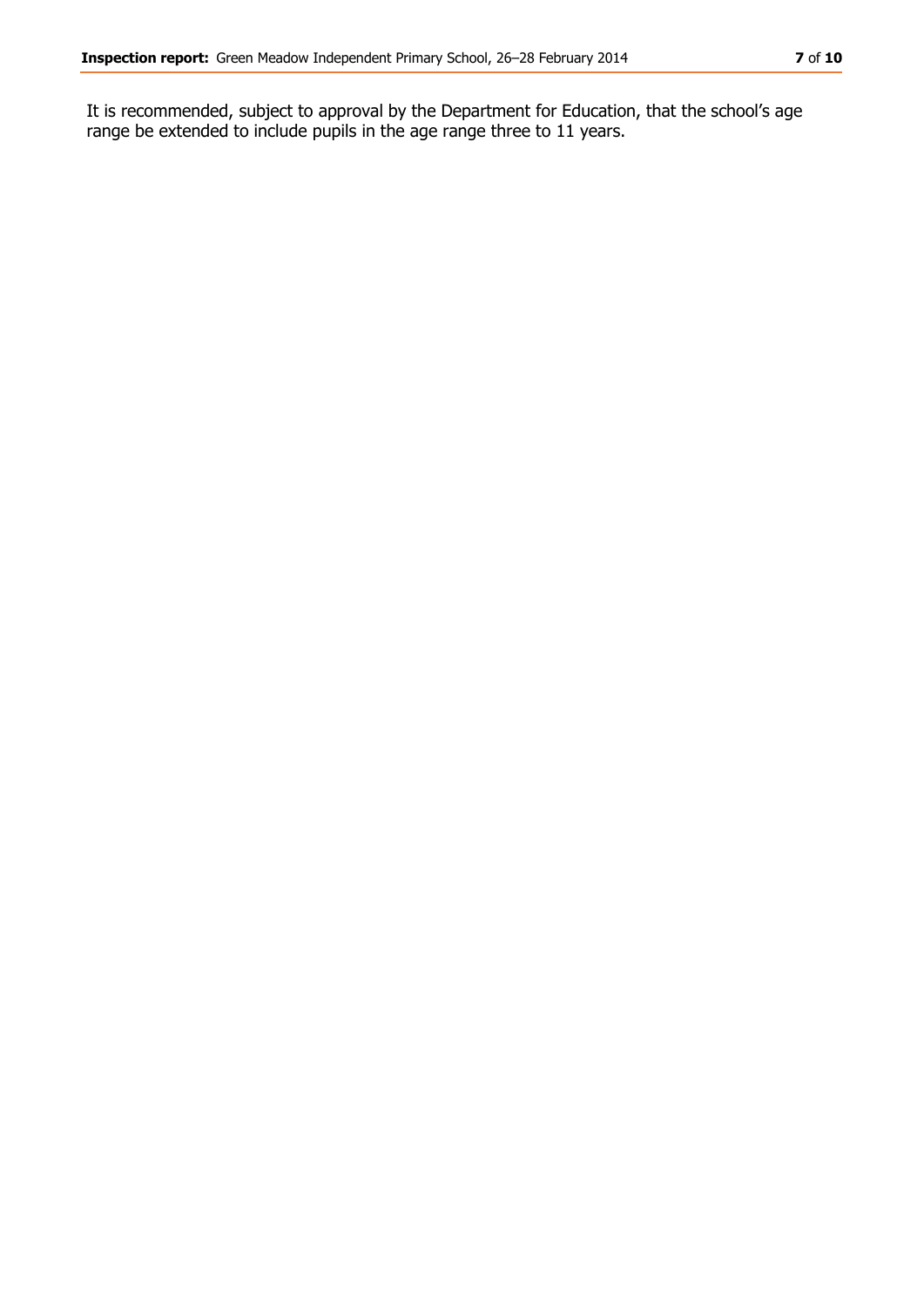# **What inspection judgements mean**

| <b>School</b> |                  |                                                                                                                |
|---------------|------------------|----------------------------------------------------------------------------------------------------------------|
| Grade         | <b>Judgement</b> | <b>Description</b>                                                                                             |
| Grade 1       | Outstanding      | A school which provides an exceptional quality of education and<br>significantly exceeds minimum requirements. |
| Grade 2       | Good             | A school which provides a high quality of education that exceeds<br>minimum requirements.                      |
| Grade 3       | Adequate         | A school which meets minimum requirements but needs to<br>improve the quality of education it provides.        |
| Grade 4       | Inadequate       | A school where minimum requirements are not met and the<br>quality of education has serious weaknesses.        |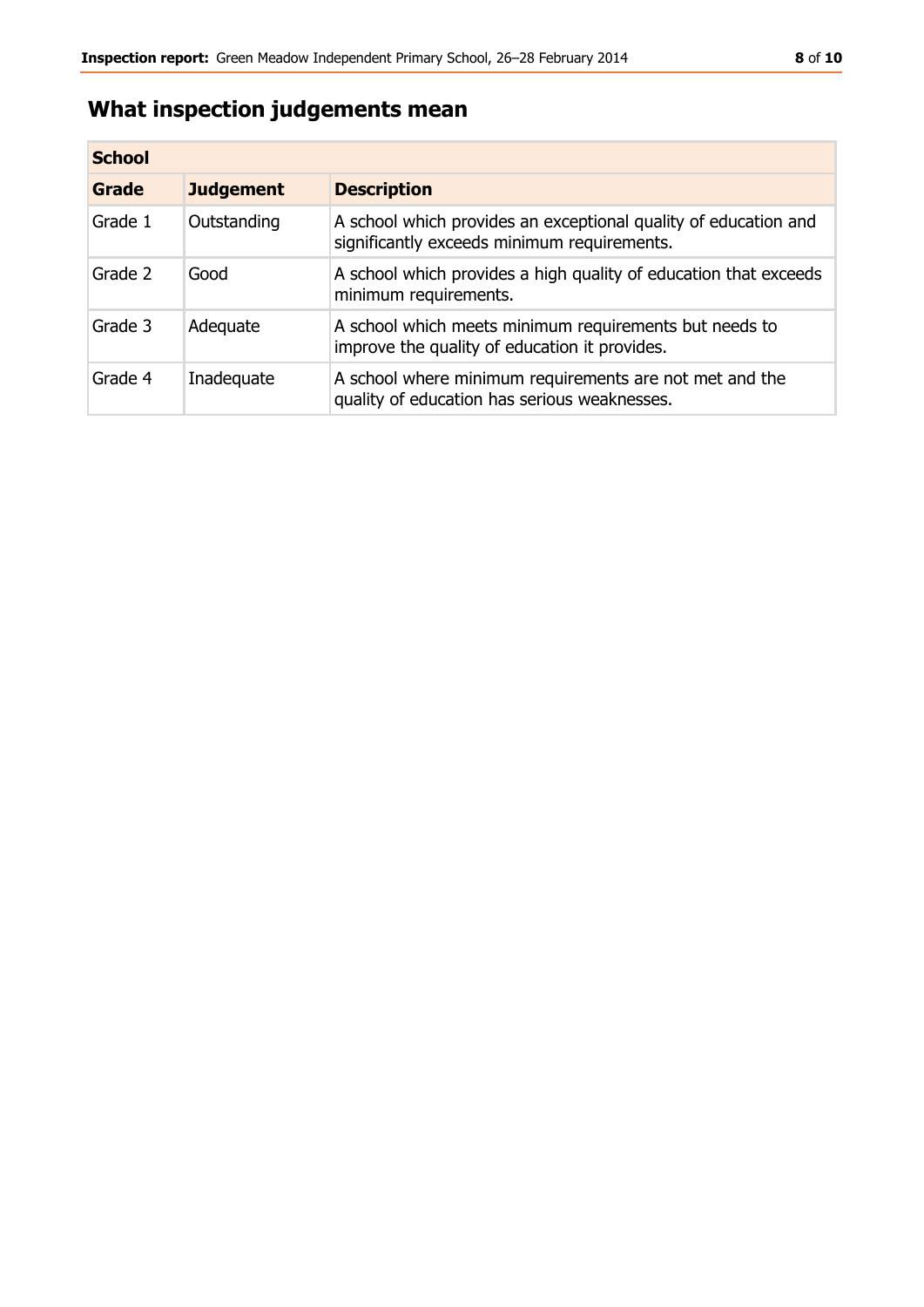# **School details**

| Unique reference number        | 135988   |
|--------------------------------|----------|
| <b>Inspection number</b>       | 422816   |
| <b>DfE</b> registration number | 877/6011 |

This inspection was carried out under section 162A of the Education Act 2002, as amended by schedule 8 of the Education Act 2005, the purpose of which is to advise the Secretary of State for Education about the school's suitability for continued registration as an independent school.

| <b>Type of school</b>                      | Primary day school             |
|--------------------------------------------|--------------------------------|
| <b>School status</b>                       | <b>Independent School</b>      |
| Age range of pupils                        | $4-11$ years                   |
| <b>Gender of pupils</b>                    | Mixed                          |
| <b>Number of pupils on the school roll</b> | 15                             |
| <b>Number of part time pupils</b>          | 0                              |
| <b>Proprietor</b>                          | Sandra Green                   |
| <b>Chair</b>                               | Sandra Green                   |
| <b>Headteacher</b>                         | Sandra Green                   |
| Date of previous school inspection         | 10 November 2010               |
| <b>Annual fees (day pupils)</b>            | £3,000 to £4,500               |
| <b>Telephone number</b>                    | 01942 671138                   |
| <b>Fax number</b>                          | 01942 671138                   |
| <b>Email address</b>                       | info@first-steps-nursery.co.uk |